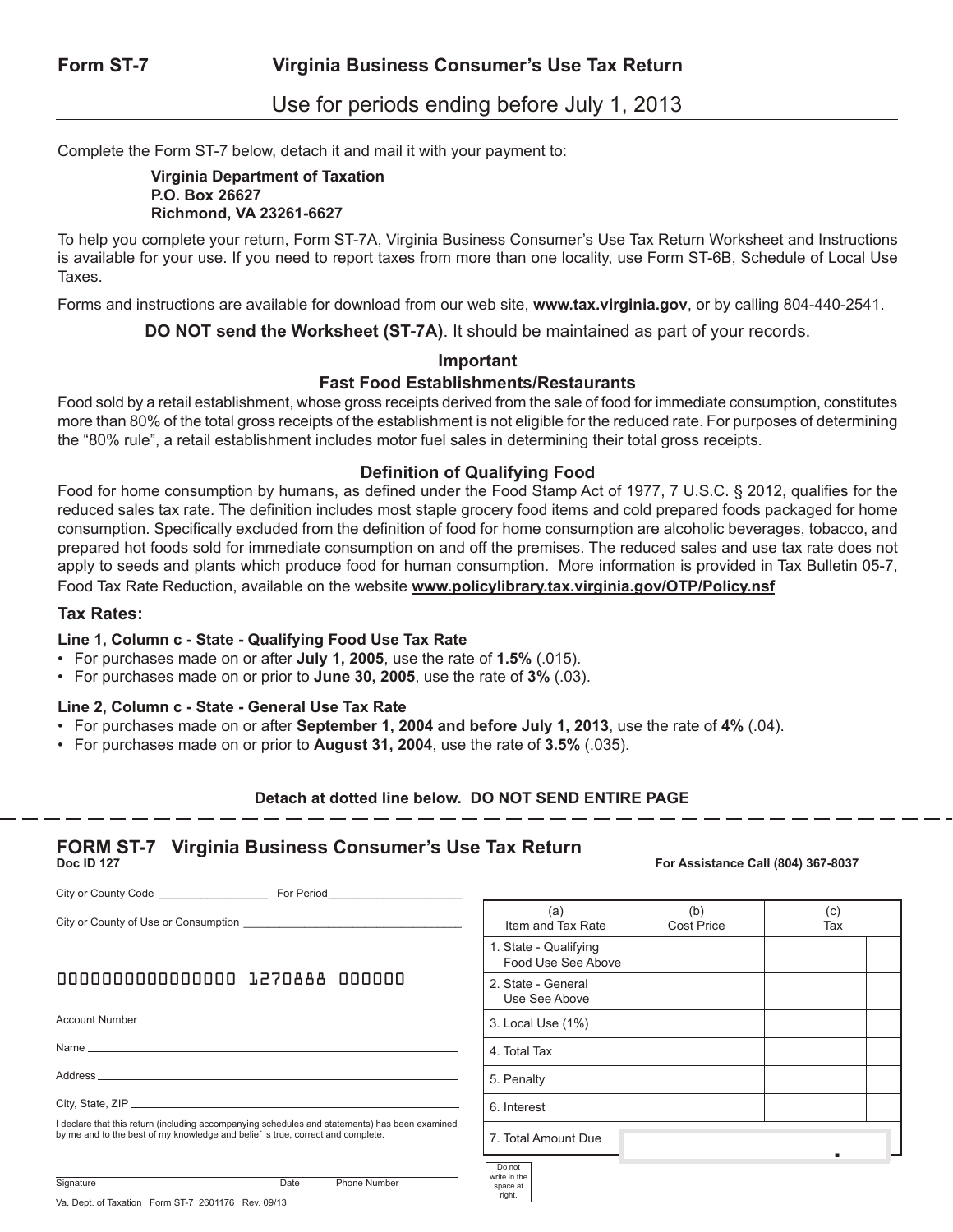# **Form ST-7A Virginia Business Consumer's Use Tax Return Worksheet And Instructions**

- Read instructions on reverse side before preparing this worksheet.
- Transfer lines indicated by the arrows to the corresponding line number on Form ST-7, Virginia Business Consumer's Use Tax Return.
- For assistance, call (804) 367-8037.

| Dealer's Name | Acct. Number _ |
|---------------|----------------|

Address Filing Period

| Name and Address of Seller                                                                                                                                                                                                                                                                                                                                                                                                                                                                                            | Description of Property Purchased                                                                    | Date of Purchase  | Cost Price of Property<br>Purchased |  |  |
|-----------------------------------------------------------------------------------------------------------------------------------------------------------------------------------------------------------------------------------------------------------------------------------------------------------------------------------------------------------------------------------------------------------------------------------------------------------------------------------------------------------------------|------------------------------------------------------------------------------------------------------|-------------------|-------------------------------------|--|--|
|                                                                                                                                                                                                                                                                                                                                                                                                                                                                                                                       |                                                                                                      |                   |                                     |  |  |
|                                                                                                                                                                                                                                                                                                                                                                                                                                                                                                                       |                                                                                                      |                   |                                     |  |  |
|                                                                                                                                                                                                                                                                                                                                                                                                                                                                                                                       |                                                                                                      |                   |                                     |  |  |
|                                                                                                                                                                                                                                                                                                                                                                                                                                                                                                                       |                                                                                                      |                   |                                     |  |  |
|                                                                                                                                                                                                                                                                                                                                                                                                                                                                                                                       |                                                                                                      |                   |                                     |  |  |
|                                                                                                                                                                                                                                                                                                                                                                                                                                                                                                                       | Total Food Purchases - Enter on Line 1, Column b below                                               |                   |                                     |  |  |
|                                                                                                                                                                                                                                                                                                                                                                                                                                                                                                                       | Total Other Purchases - Enter on Line 2, Column b below                                              |                   |                                     |  |  |
|                                                                                                                                                                                                                                                                                                                                                                                                                                                                                                                       | Total of All Purchases - Enter on Line 3 Column b below                                              |                   |                                     |  |  |
| (a)                                                                                                                                                                                                                                                                                                                                                                                                                                                                                                                   | (b)                                                                                                  | (c)               |                                     |  |  |
| Item                                                                                                                                                                                                                                                                                                                                                                                                                                                                                                                  |                                                                                                      | <b>Cost Price</b> | Tax                                 |  |  |
| 1. State Qualifying Food Use Tax<br>Enter in Column (b) the total cost price of the purchases qualifying as eligible food sold for home<br>consumption that is subject to the reduced use tax rate.<br>Enter in Column (c) the tax computed by multiplying the amount in Line 1, Column (b) by:<br>- For purchases made on or after July 1, 2005, the rate of 1.5% (.015)<br>- For purchases made on or prior to June 30, 2005, the rate of 3% (.03)<br>Enter these amounts in the same columns on Form ST-7, Line 1. |                                                                                                      |                   |                                     |  |  |
| 2. State General Use Tax<br>Enter in Column (b) the total cost price of the purchases other than eligible food subject to the<br>general use tax rate.<br>Enter in Column (c) the tax computed by multiplying the amount in Line 2, Column (b) by:<br>- For purchases made on or after September 1, 2004, the rate of 4% (.04)<br>- For purchases made on or prior to August 31, 2004, the rate of 3.5% (.035)<br>Enter these amounts in the same columns on Form ST-7, Line 2.                                       |                                                                                                      |                   |                                     |  |  |
| 3. Local Use Tax<br>Column (b) plus Line 2, Column (b).<br>Enter in Column (c) the tax computed by multiplying the amount in Line 3, Column (b) by 1%<br>(.01)<br>Enter these amounts in the same columns on Form ST-7, Line 3.                                                                                                                                                                                                                                                                                       | Enter in Column (b) the total cost price of all purchases subject to the local use tax rate (Line 1, |                   |                                     |  |  |
| 4. Total Tax<br>Enter the total tax due (Line 1, Column (c) plus Line 2, Column (c) plus Line 3, Column (c).<br>Enter these amounts in the same columns on Form ST-7, Line 4.                                                                                                                                                                                                                                                                                                                                         |                                                                                                      |                   |                                     |  |  |
| 5. Penalty<br>See instructions.<br>Enter this amount on Form ST-7, Line 5.                                                                                                                                                                                                                                                                                                                                                                                                                                            |                                                                                                      |                   |                                     |  |  |
| 6. Interest<br>See instructions.<br>Enter this amount on Form ST-7, Line 6.                                                                                                                                                                                                                                                                                                                                                                                                                                           |                                                                                                      |                   |                                     |  |  |
| 7. Total Amount Due<br>Enter the total of Lines 4, 5 and 6 (Line 4, Column (c) plus Line 5, Column (c) plus Line 6,<br>Column (c).<br>Enter this amount on Form ST-7, Line 7.                                                                                                                                                                                                                                                                                                                                         |                                                                                                      |                   |                                     |  |  |

# **Do Not Mail This Worksheet, Retain For Your Records**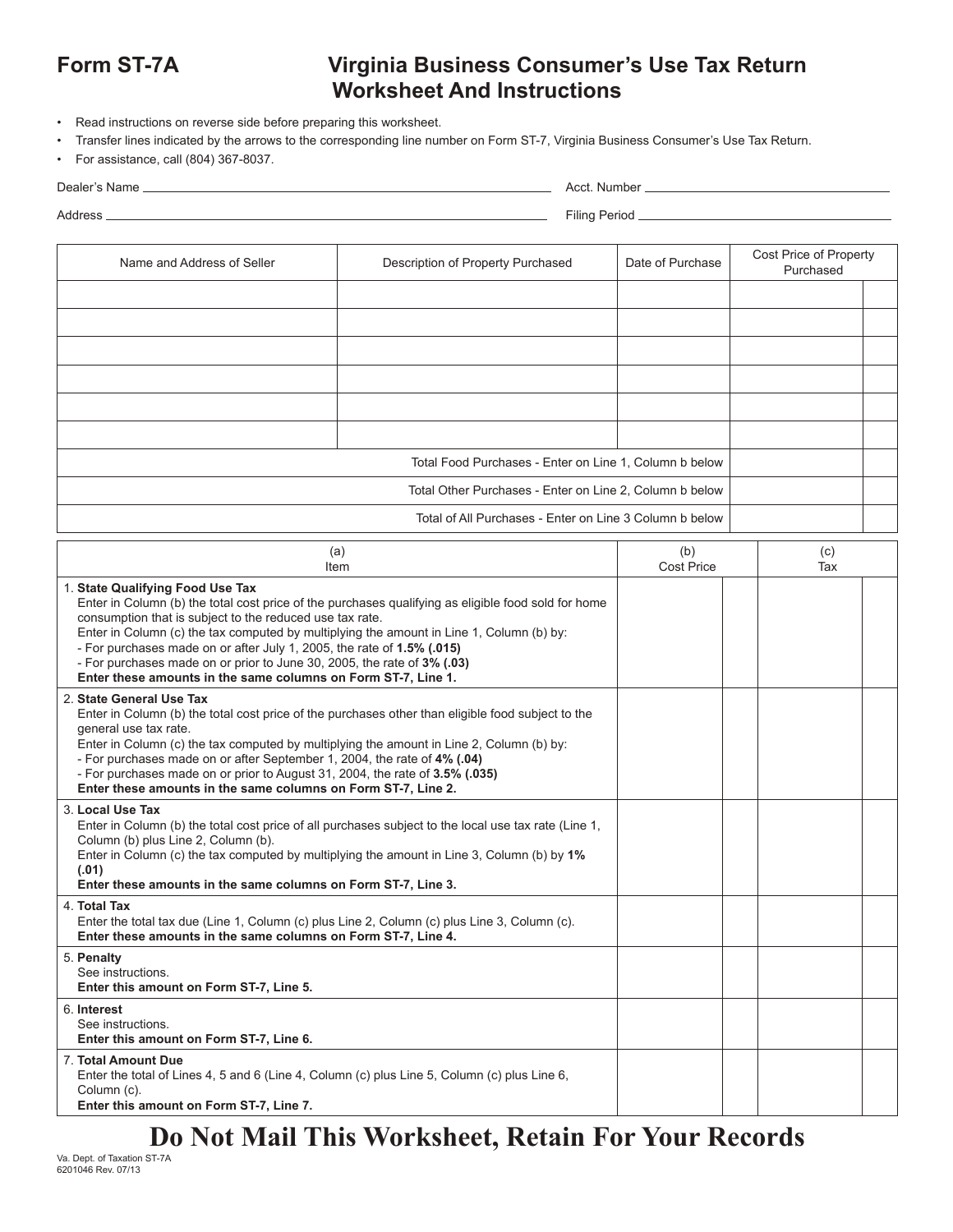### **What's New**

 The state sales and use tax rate on sales of food for home consumption decreased from 3% to 1.5% effective July 1, 2005. This change will result in a combined state and local tax rate of 2.5% (1.5% state tax and 1% local tax). For additional information about new sales and use tax laws, visit our web site at **www.tax.virginia.gov**.

#### **General**

 The use tax applies to the use, consumption or storage of tangible personal property in Virginia when the Virginia sales or use tax was not paid at the time of purchase. The use tax is computed on the cost price of the property, which is the total amount for which the property was purchased, including any services that are a part of the purchase, valued in money or otherwise, and includes any amount for which credit is given the purchaser or lessee by the seller.

 One-half of the charge for maintenance contracts that provide for both parts and labor is exempt. On Lines 2 and 3, along with other taxable purchases, enter 50% of the cost price of such contracts purchased during this period.

 This form is for use by businesses, including partnerships and sole proprietorships. Individuals not operating a business should file an annual consumer's use tax return, Form CU-7.

Filing: A Business Consumer's Use Tax Return, Form ST-7, must be filed on or before the 20th day of the month following the period in which the use tax liability was incurred. Returns are not required to be filed for periods in which no use tax is due.

 Mail with Form ST-7 and Form ST-6B, if applicable, with your payment to the **Department of Taxation, P.O. Box 26627, Richmond, Virginia 23261-6627,** or deliver to your local commissioner of the revenue or treasurer, as soon as possible after the close of the reporting period but not later than the 20th day of the following month. Payments returned by the bank will be subject to a returned payment fee in addition to any other penalties that may be incurred.

Questions: If you have questions, please call (804) 367‑8037 or write the **Virginia Department of Taxation, P.O. Box 1115, Richmond, Virginia 23218‑1115.**

Most Virginia tax forms can be obtained from the Department's web site, **www.tax.virginia.gov**, or by calling the Department's Forms Request Unit at (804) 367-8037

Tenemos servicios disponible en Español.

### **Preparation Of Consumer's Use Tax Return Worksheet**

- Instructions for lines not mentioned below are on the worksheet.
- • Use the worksheet to compute your consumer use tax liability.
- After completing the worksheet, copy the information onto the ST-7 Consumer's Use Tax Return.
- • Retain the worksheet for your records.
- • List all tangible personal property subject to the tax during the period covered by the return in the section above the worksheet.

**Line 1** - Enter on Line 1, column (b) the total cost price of the purchases qualifying as eligible food sold for home consumption that is subject to the reduced state use tax rate. Enter the tax on Line 1, Column (c).

**Line 2** - Enter on Line 2, Column (b), the cost price of purchases, other than eligible food, that is subject to the state general use tax. Enter the tax in Column (c).

**Line 3** - Enter on Line 3, Column (b) the total cost price of all purchases subject to local use tax [Line 1, Column (b) plus Line 2, Column (b)]. Enter the tax in Column (c).

**Line 5** - Enter on Line 5, penalty if you file the return and/or pay the tax after the due date. The penalty for failure to file and/or pay on time is 6% of the tax due (Line 4) for each month, or part of a month, that the tax is not paid, not to exceed 30%. The minimum penalty is \$10.00.

**Line 6** - Enter on Line 6, interest if you file the return and/or pay the tax after the due date. Interest is computed on the tax due on Line 4 at the rate established in Section 6621 of the *Internal Revenue Code of 1954*, as amended plus 2%.

## **Preparation Of Schedule Of Local Use Taxes (Form ST-6B)**

You should file this schedule only if the Local Use Tax reported on Form ST-7 is due to more than one locality. When this occurs, enter "See Attached" in Block labeled "City or County of Use or Consumption" on Form ST-7 and complete Form ST-6B as follows:

Enter name, address, account number and the filing period in the block in the upper right hand corner. In the column headed "Tax" and on the same line with the appropriate city or county, enter local tax applicable to that locality. Any tax that you are unable to assign accurately should be entered on the "Unassigned" Line. The total local use tax reported on this form must agree with the entry on Line 4, Column (c) on Form ST-7.